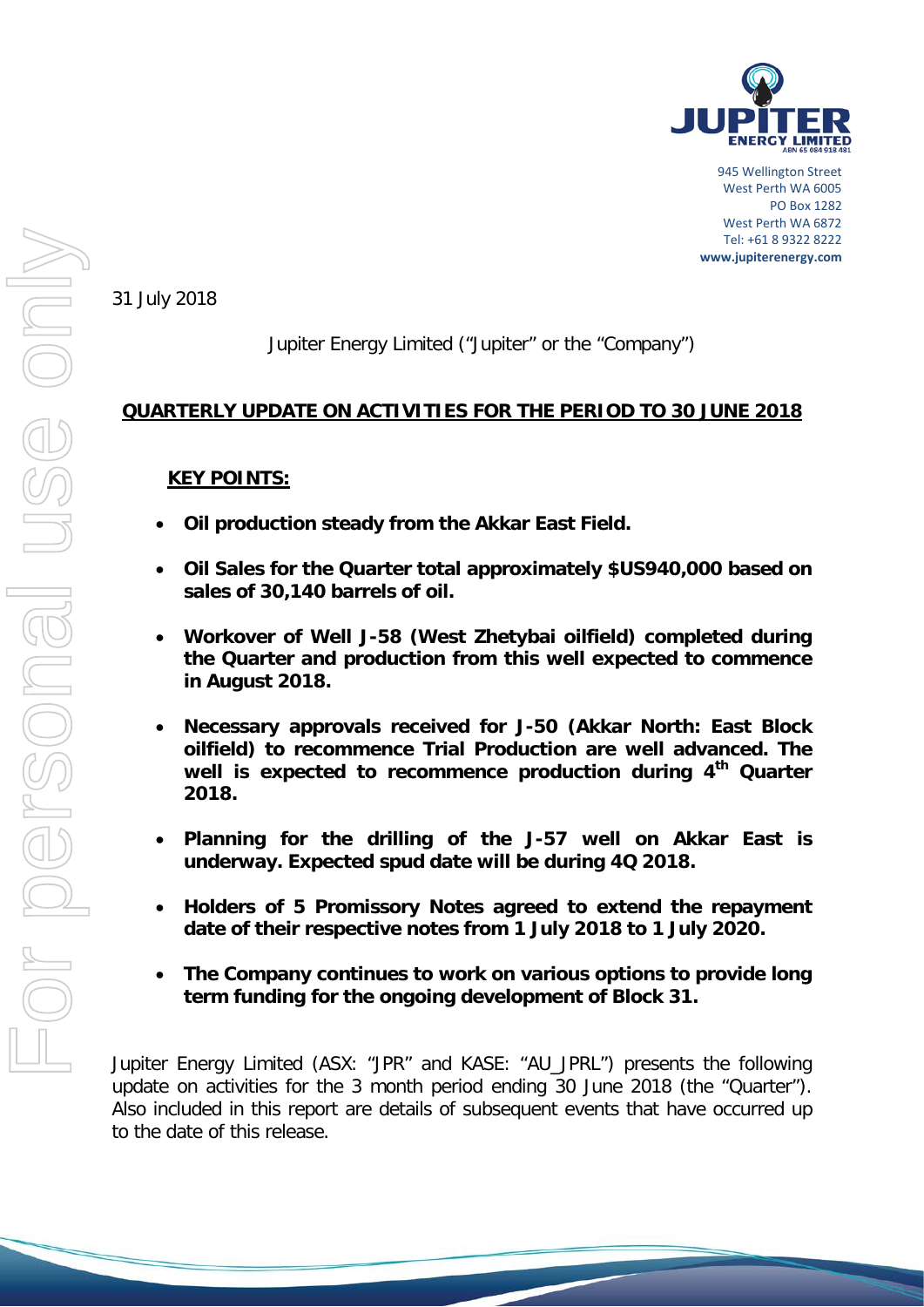

## **The Quarter in brief:**

During the Quarter production continued from wells J-51, J-52 and 19. All wells are located on the Akkar East field.

The workover of well J-58 was completed during the Quarter and the necessary infrastructure is currently being built and installed to enable the well to commence production in August 2018.

The Company will keep shareholders updated on progress with production from all wells.

#### **Oil Sales:**

The Company sold all its oil through one local trader. During the Quarter, oil sales totalled ~\$US940,000. This was based on the sale of 30,140 barrels of oil at an average price of approximately \$US31/bbl. All oil was sold into the Domestic Market as is required under Kazakh laws when wells are producing under Trial Production licences.

Production of oil by well for the Quarter was as follows:

J-51: 6,890 barrels J-52: 14,250 barrels Well 19: 9,000 barrels

#### **J-50 Trial Production Licence:**

The necessary Kazakh regulatory approvals required to enable the J-50 well, located on Akkar North: East Block, to recommence Trial Production are well advanced and the Company is now working with the relevant departments to get the necessary emission approvals in place and is also making key decisions on the required field infrastructure.

It is expected that production from the J-50 well will recommence during the  $4<sup>th</sup>$ Quarter of 2018, assuming all the remaining regulatory approvals are granted in a timely manner and all the necessary field infrastructure is in place.

The J-50 well was shut in at the end of December 2014 due to a dispute with Jupiter's neighbour over the allocation of the Akkar North oil reserves.

This matter has now been resolved.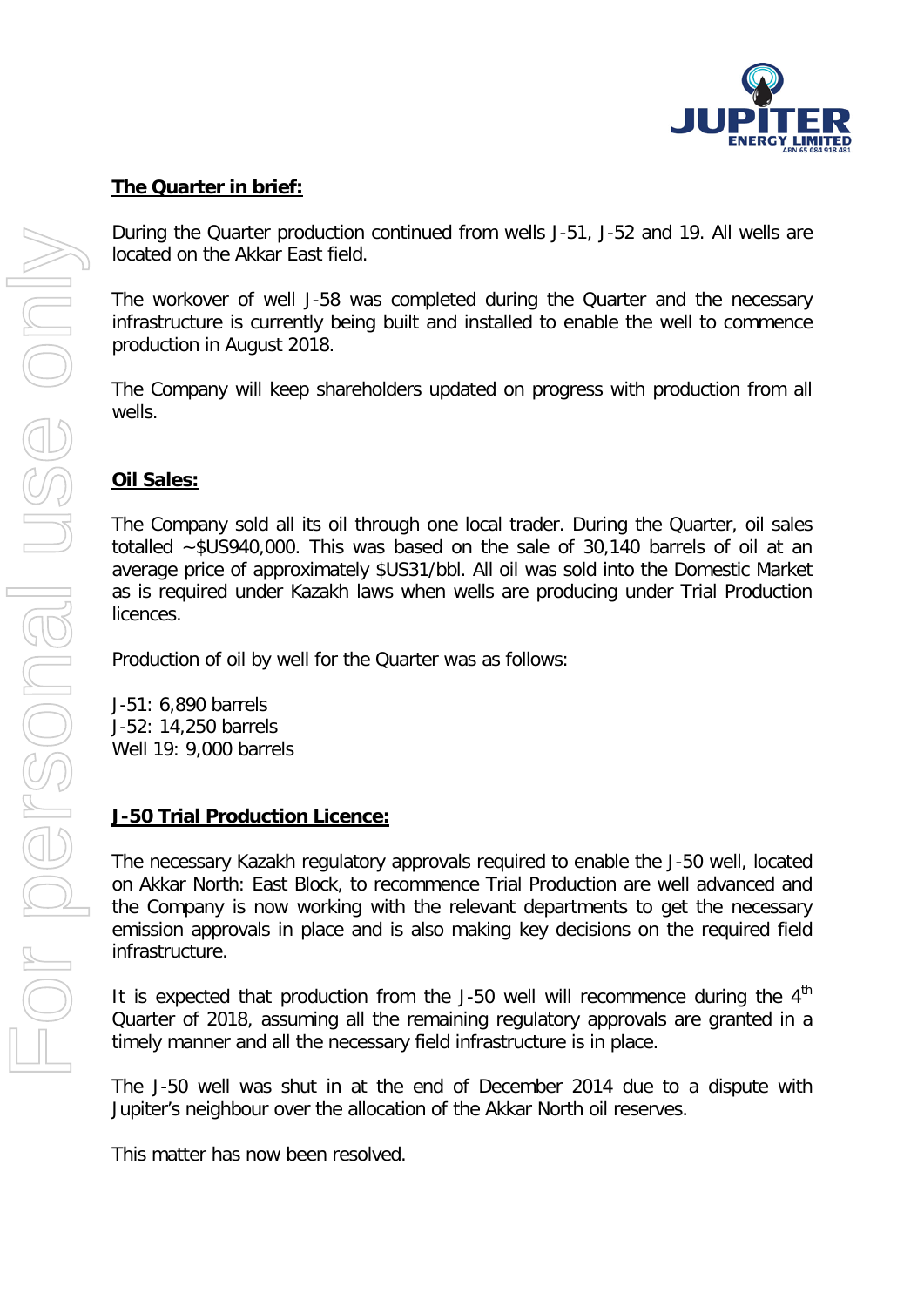

## **Go Forward Plan:**

Production is expected to increase with both wells J-58 and J-50 budgeted to contribute to production levels over the coming months.

Planning for the drilling of the Company's ninth well (J-57) is underway. This well will be drilled on the Akkar East field and is expected to be the last well drilled before Jupiter is able to submit its application for approval of a Final State Reserves Report for the Akkar East field. This is a necessary step before being granted permission to move this oilfield from Trial Production status (Domestic oil sales) into Commercial Production status (Export oil sales).

The funding for the drilling and completion of J-57 will be sourced separately from the agreed "Operations Budget" under which the Company currently funds day to day operations. The Company is currently considering a number of financing options for the J-57 well and continues to discuss longer term funding solutions with interested parties.

#### **Licence Information:**

As is required under ASX disclosure rules, the Company confirms that it currently holds the following licence:

| Country    | Block / Licence | Interest held as at<br>31 March 2018 | Interest acquired /<br>disposed of during<br>the Quarter | Interest held as at<br>30 June 2018 |
|------------|-----------------|--------------------------------------|----------------------------------------------------------|-------------------------------------|
| Kazakhstan | Block 31        | 100%                                 | Nil                                                      | 100%                                |

## **Capital Structure and Finances:**

As at 30 June 2018, the Company had 153,377,693 listed shares trading under the ASX ticker "JPR" and the KASE ticker "AU\_JPRL".

The Company has no options or Performance Shares, listed or unlisted, on issue.

As at 30 June 2018, total Company debt outstanding was approximately \$US46.2m through a total of five (5) Promissory Notes, with the following holders:

- Waterford Petroleum Limited: \$US18.7m
- Waterford Petroleum Limited: \$US11.5m
- Mobile Energy Limited: \$US12.3m
- Midocean Holdings Limited: \$US2.8m
- Other Private Investors: \$US0.9m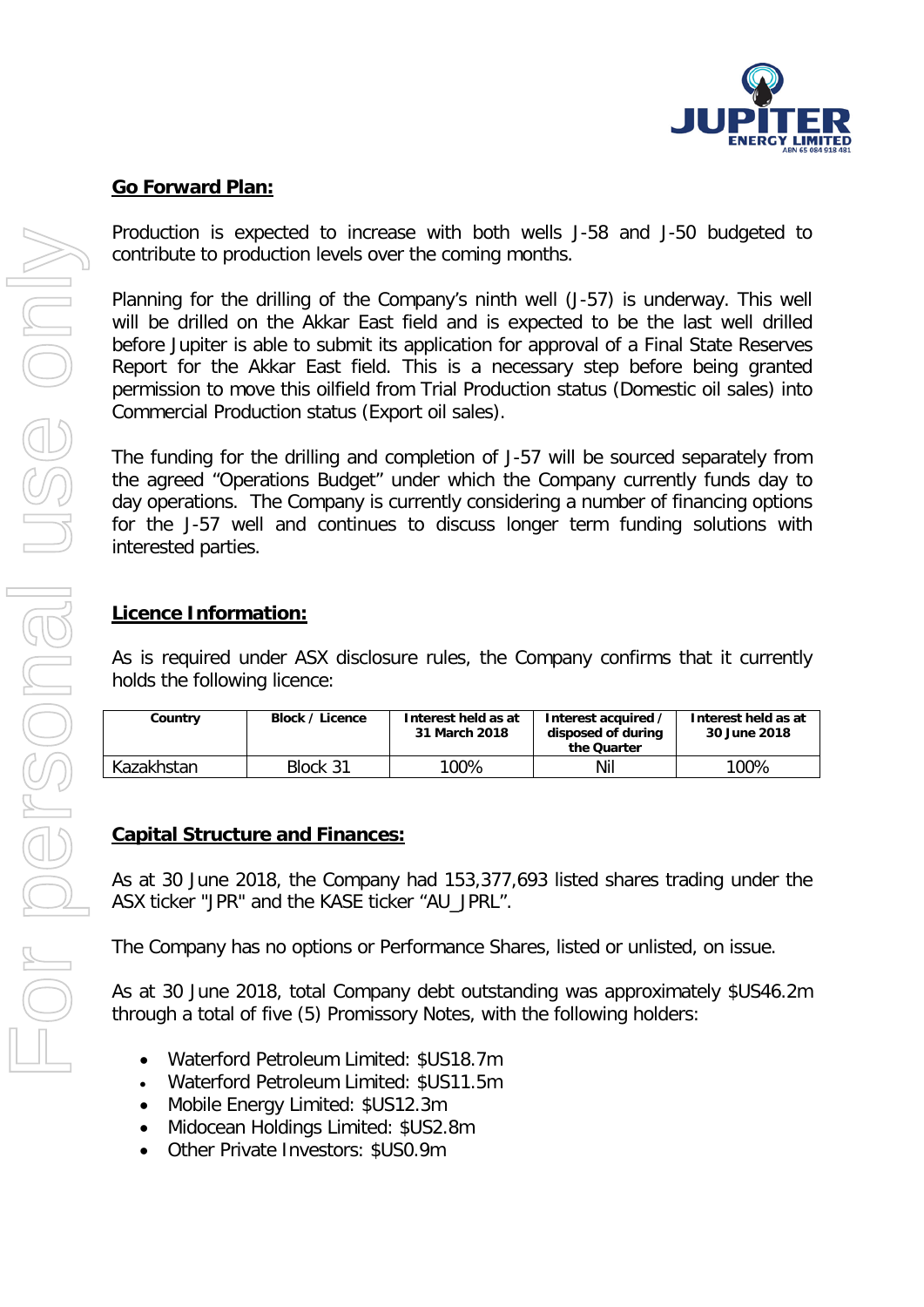

The Company announced on 29 June 2018 that all the Promissory Note holders had agreed to extend the repayment date on their Notes from 1 July 2018 to 1 July 2020.

As at 30 June 2018, the Company had total available debt facilities of \$US4.16m  $(A$5.615m)$  $(A$5.615m)$  $(A$5.615m)$ . The Company had drawn down  $$US1.51m<sup>1</sup>$  under the  $$US5.0m$  2017 Funding Agreement with Waterford with \$US3.49m therefore still available under this funding agreement.

The Company also still has access to a further  $$US0.67m<sup>2</sup>$  $$US0.67m<sup>2</sup>$  $$US0.67m<sup>2</sup>$  under the 2016 Funding Agreement.

The Company continues to operate under an agreed Operations Budget. Based on this Operations Budget, the combined net revenues from oil sales and the debt facility available through the 2016 and 2017 Funding Agreements will enable the Company to fund operations for the foreseeable future.

As outlined earlier in the report, funding for the drilling of the J-57 is not included in the agreed Operations Budget with the Company currently considering a number of separate funding options for this well.

Unaudited net cash reserves as at 30 June 2018 stood at approximately \$A426,000.

#### **Summary:**

Progress during the Quarter was positive and the Company produced 30,140 barrels of oil from the J-51, J-52 and 19 wells located on the Akkar East oilfield. Revenue from oil sales for the Quarter amounted to ~\$US940,000 which was secured via prepayments from a local oil trader.

Production is expected to increase with oil to be produced from the J-58 well from August 2018 and oil expected to be produced from the J-50 well during the  $4<sup>th</sup>$ Quarter 2018 (assuming all the remaining approvals are granted by the Kazakh authorities in a timely manner).

Drilling of the J-57 well is expected to commence during 4Q 2018.

If shareholders have any questions regarding this Quarterly report they are welcome to contact the Company on +61 449 886 442.

Geoff Gander Chairman/CEO

<span id="page-3-1"></span><span id="page-3-0"></span><sup>&</sup>lt;sup>1</sup> Including accrued interest<br><sup>2</sup> Taking into account accruing interest on the drawn down amount